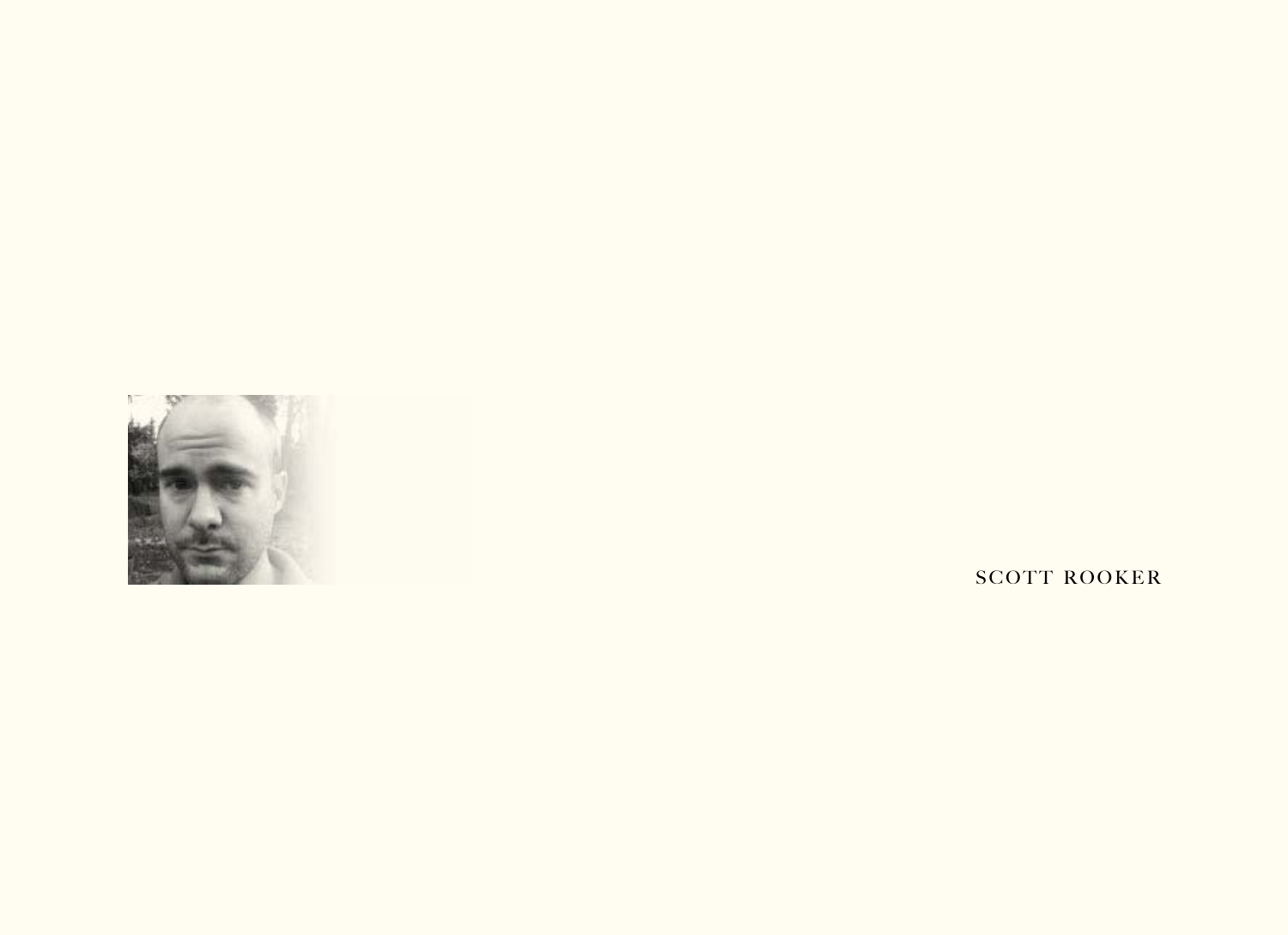## The Reverse Biography **rooker** and the Reverse Biography of Bix Beiderbecke

A small granite grave marker, on a little crop of grass<br>sits in quaint cemetery in Davenport, Iowa. It reads, 'Leon Bix Beiderbecke 1903-1931'. A stone mason and his apprentice whistle as they use a crowbar to pull the stone from the dirt. They heave the stone into their squeaky wheel barrow. They walk backwards down the hill and disappear behind the church.

Three weeks later, a crew of three black workers, begin digging with shovels and carefully placing dirt and tufts of grass to the side of a hole that is forming. As, the sun comes up the men stop. Their shovels are clean and they walk backwards, down the hill.

Four autos, and a hearse, appear along the road, driving backwards, and parking near the hole. Doors sound and people make there way to a small gathering next to the hole. Among them are eleven mourners and a priest. Water from the ground flies up into the eyes of the mourners as the coffin is raised. Flowers are taken from it. The priest speaks briefly, beginning with ".nemA"

Then five men and the priest, surround the coffin. They grasp its' handles and walk it backwards into the back of the hearse. The steel door swings shut. Then, each mourner and the priest walk backwards into the four autos. One by one, the autos form a line behind the hearse. They drive backwards out of the cemetery together. The hearse is the last to leave.

At the mortuary, the coffin is opened. Bix Beiderbecke is placed on the mortician's table. His hair is combed backwards and his makeup is brushed off and put back in an attaché case. Eventually, a detective and a mortician place Bix Beiderbecke in a plastic sac. Six days later, Bix Beiderbecke is driven backwards to New York City, in the back of coroner's truck.

At a building on 46th St. in Sunnyside, Queens, two policeman and a coroner's officer carry Bix Beiderbecke up to a sixth floor apartment. They drag Bix Beiderbecke from the plastic and place him in a bed. Then they leave.

A doctor takes a cigarette butt out of an ashtray. He sucks a cloud of smoke out of the air and breathes is through the cigarette. Tobacco and paper materialize as he blows smoke into the flaming cherry. The fire moves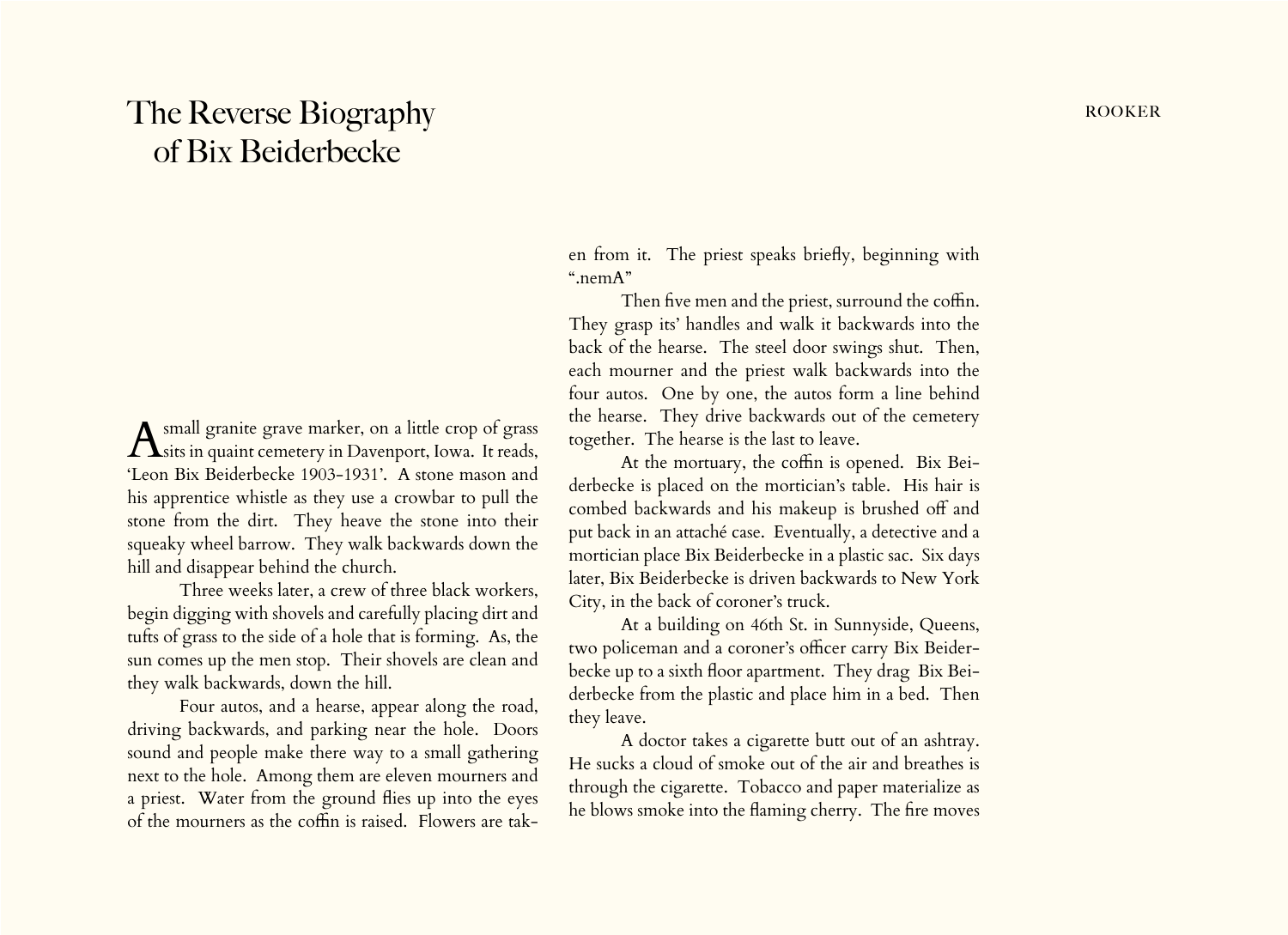from the cigarette to a lit match. The flashing sulfur disappears as the match is unstruck. An unlit cigarette dangles from the doctor's lips. The doctor opens Bix Beiderbecke's eyelids slowly. Speaking to the landlord, who is present, he says, ".mih stol ev'eW" He presses the stethoscope against Bix Beiderbecke's bare chest. Then he quickly packs up his stethoscope and touches the forehead and wrist of Bix Beiderbecke. The doctor races out.

Bix Beiderbecke's landlord shakes him violently on the springy mattress. The landlord screams, "!tner shtnom owt em ewo uoy hctib a fo nos uoY."

The landlord shakes Bix Beiderbecke again. He yells, "!dratsab uoy pu ekaW"

Then, the landlord lets go and steps back. He pauses and says, "?xiB"

Bix Beiderbecke is bluest pale. He is silent. He wheezes from deep within in his trachea. The color of life appears. His body warms as his heartbeat pumps blood throughout his extremities. His chest rises as he draws a breath.

Bix Beiderbecke says, ".deb ym rednu lived a si erehT" The landlord runs backwards out of the apartment, slamming the door shut. He hammers his palms on the mahogany from the other side. "!!pu nepO !!pu nepO"

Bix Beiderbecke springboards off the mattress and stumbles across the bedroom. He stupors from wall to wall, until he comes to rest on the piano bench. He begins singing backwards at the top of his lungs. He is de-hammering feverishly at the piano keys. He plays nearly every note on the eighty-eight keys; sometimes all at once. There is however, one note he never plays. That note is the lowest E flat. He leaves that note for the devil.

The sound of the piano reverberates throughout the apartment, before it is struck by the piano hammers which trigger the fingers of Bix Beiderbecke. A swell begins; a wash of notes as Bix Beiderbecke takes his barefoot off the pedal. With his hands free, liquor in his stomach rises from his throat, and jumps into a fifth of vodka. His eyes are sunken black hearts. He is lost in a frenzy of madness. There is pounding at the door. The landlord screams, "!doohrobhgien elohw eht pu 'nikaw er'uoY"

The landlord begins pounding his knuckles on the door. The knocking stops.

Bix Beiderbecke sings backwards over top of dissonant piano chords. He stops periodically to fill the empty liquor bottles littering his apartment, with liquor from his stomach. Bix Beiderbecke spends the entire day pacing